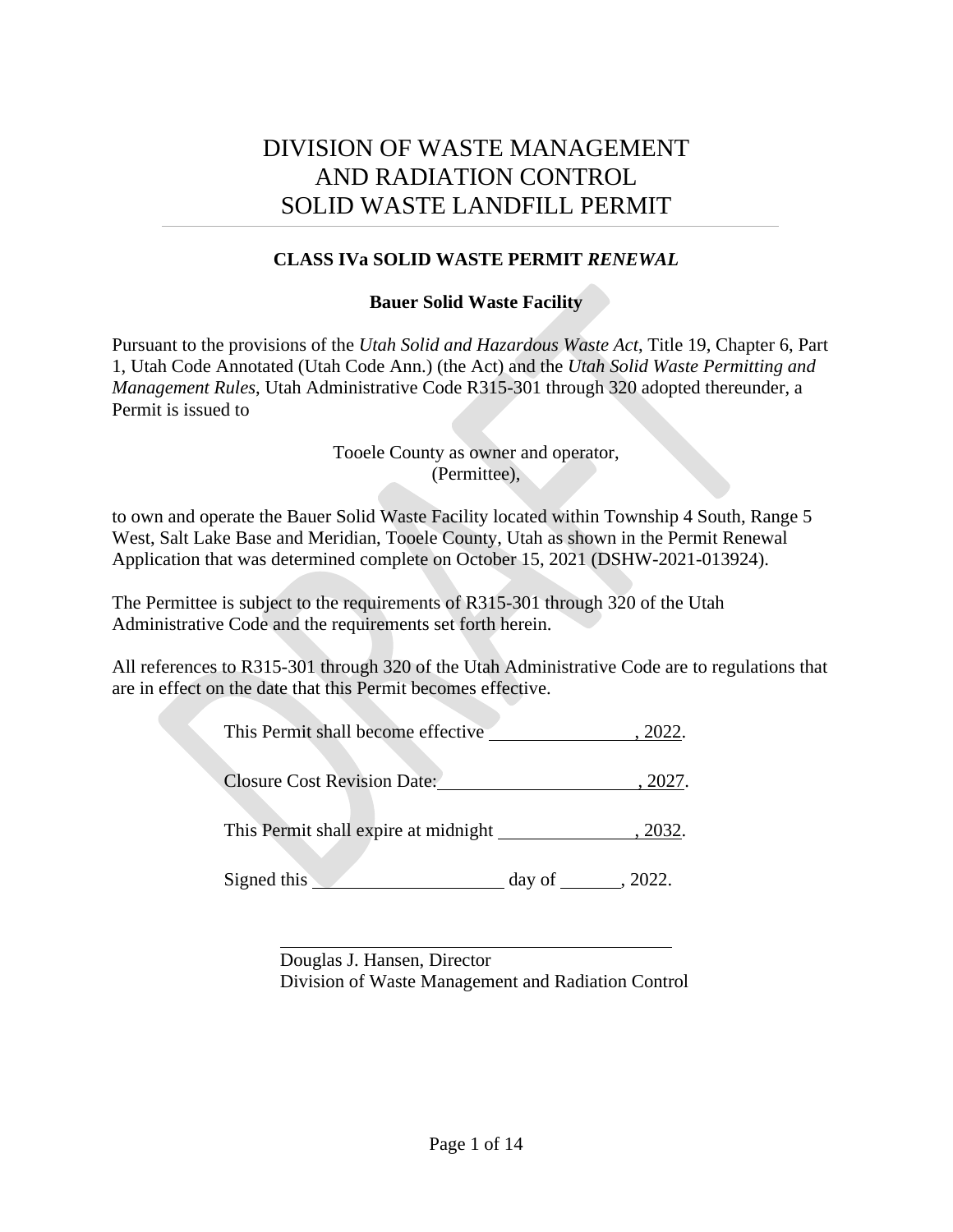| <b>LANDFILL NAME:</b>      | Bauer Solid Waste Facility Class IVa Landfill                                                                                                                                                                                                                                                        |  |  |
|----------------------------|------------------------------------------------------------------------------------------------------------------------------------------------------------------------------------------------------------------------------------------------------------------------------------------------------|--|--|
| <b>OWNER NAME:</b>         | <b>Tooele County</b>                                                                                                                                                                                                                                                                                 |  |  |
| <b>OWNER ADDRESS:</b>      | 2830 South Bauer Road<br>Tooele, UT 84074                                                                                                                                                                                                                                                            |  |  |
| <b>OWNER PHONE NO.:</b>    | 435-843-4785                                                                                                                                                                                                                                                                                         |  |  |
| <b>OPERATOR NAME:</b>      | <b>Tooele County</b>                                                                                                                                                                                                                                                                                 |  |  |
| <b>OPERATOR ADDRESS:</b>   | 2830 South Bauer Road<br>Tooele, UT 84074                                                                                                                                                                                                                                                            |  |  |
| <b>OPERATOR PHONE NO.:</b> | 435-843-4785                                                                                                                                                                                                                                                                                         |  |  |
| <b>TYPE OF PERMIT:</b>     | <b>Class IVa Landfill</b>                                                                                                                                                                                                                                                                            |  |  |
| PERMIT NUMBER:             | 9404R1                                                                                                                                                                                                                                                                                               |  |  |
| <b>LOCATION:</b>           | Landfill site is located within Township 4 South,<br>Range 5 West, Salt Lake Base. The full legal<br>description of the facility is given in the permit and<br>contains 104.6566 acres. The front gate of this<br>facility is located at 104°28'40" north longitude and<br>112°21'23" west latitude. |  |  |
|                            | The facility address is 2830 South Bauer Road,<br>Tooele, UT 84074.                                                                                                                                                                                                                                  |  |  |
| PERMIT HISTORY             | This facility first received a permit to accept solid<br>waste on March 20, 1994. This is the first renewal<br>of the permit.                                                                                                                                                                        |  |  |

# **Table 1. FACILITY OWNER/OPERATOR INFORMATION**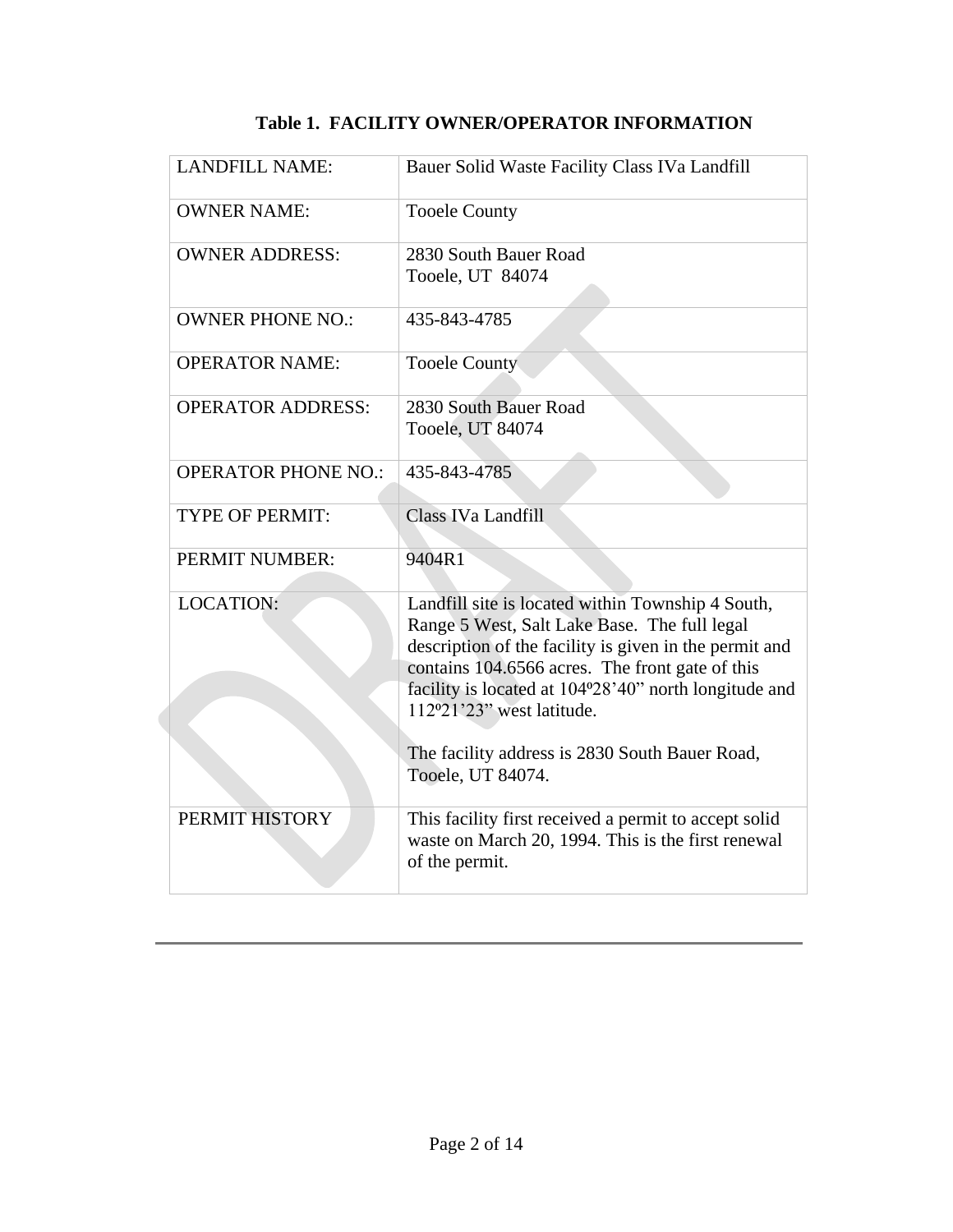# **Table 2. FACILITY OPERATIONAL UNITS INCLUDED IN THIS PERMIT**

| <b>Operational Unit</b>          | Description & History                      | <b>Last Revision</b>         |
|----------------------------------|--------------------------------------------|------------------------------|
| Bauer Class IVa Landfill         | This permit and permit renewal             | The last revision of this    |
|                                  | application by incorporation include the   | permit was March 20,         |
|                                  | operation of the Class IV construction     | 1994.                        |
|                                  | and demolition debris landfill. The        |                              |
|                                  | original solid waste permit #9404 was      |                              |
|                                  | issued to L.E. and B., Inc. effective      |                              |
|                                  | March 20, 1994. This permit was            |                              |
|                                  | transferred to Tooele County ownership     |                              |
|                                  | on August 2, 1996.                         |                              |
| <b>Bauer Transfer Station</b>    | Formerly DEQ Solid Waste Facility          | Attachment #8                |
|                                  | #111. The transfer station was originally  | incorporates the Plan of     |
|                                  | permitted by a Plan of Operation. The      | Operation for the            |
|                                  | transfer station is located inside a       | <b>Transfer Station. The</b> |
|                                  | building.                                  | last revision to the Plan    |
|                                  |                                            | of Operation was 2013.       |
| Bauer Compost &                  | Formerly DEQ Solid Waste Facility          | Attachment #9                |
| Recycling                        | #193. The compost and recycling            | incorporates the Plan of     |
|                                  | facility was originally permitted with a   | Operation for the            |
|                                  | Plan of Operation in 2009. While the       | Composting and               |
|                                  | facility does not currently compost and    | Recycling Center at the      |
|                                  | the recycling center has been              | Bauer facility. The last     |
|                                  | abandoned, Tooele is reserving the Plan    | revision to the Plan of      |
|                                  | of Operation to potentially renew          | Operation was 2009.          |
|                                  | composting efforts in the future.          |                              |
| <b>Bauer Class IIIb Landfill</b> | Formerly DEQ Solid Waste Facility          | Attachment #10               |
| (CLOSED)                         | #196. The initial permit #9907 was         | includes the current         |
|                                  | effective January 31, 2000, as a Class     | map of the landfill and      |
|                                  | IIIb Landfill. The alternative final cover | the inspection forms         |
|                                  | design for this landfill was approved      | used to monitor this         |
|                                  | June 5, 2001. This landfill was filled     | landfill.                    |
|                                  | and capped with an ET cover and            |                              |
|                                  | entered Post-Closure care in 2005.         |                              |
| <b>Scale House</b>               | This scale house, located at the entrance  |                              |
|                                  | to the landfill, also houses the front     |                              |
|                                  | office of the facility. The scale house    |                              |
|                                  | retains the waste records, permit          |                              |
|                                  | application and solid waste permit.        |                              |
|                                  | Inspection records are maintained in this  |                              |
|                                  | office.                                    |                              |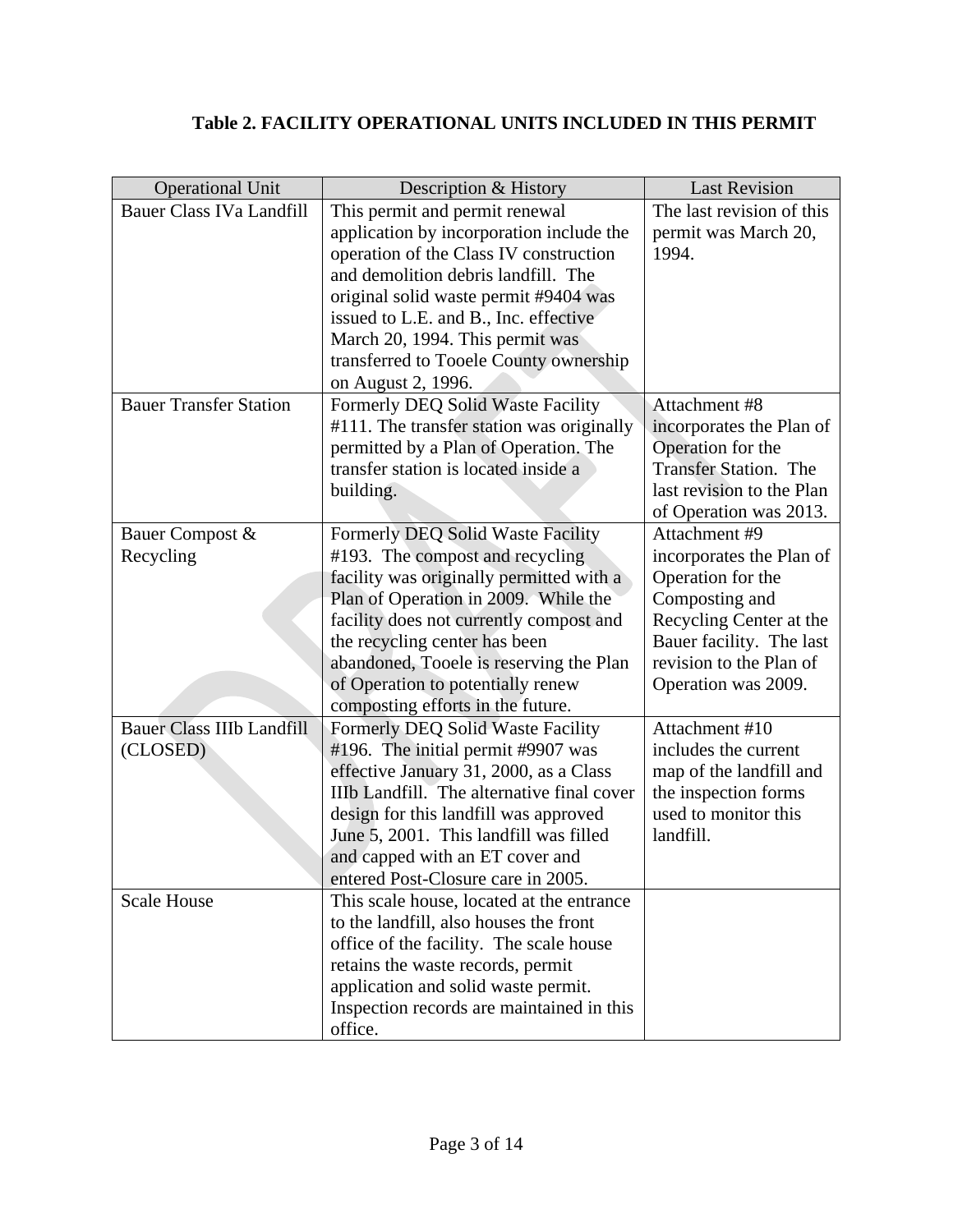The term, "Permit," as used in this document is defined in R315-301-2(55) of the Utah Administrative Code. "Director" as used throughout this Permit refers to the Director of the Division of Waste Management and Radiation Control.

This Permit consists of the signature page, Facility Owner/Operator Information section, Sections I through V, and all Attachments to this Permit.

The facility as described in this Permit consists of a construction/demolition landfill, transfer station, compost pad, Class IIIb landfill under post-closure care, and a front office and scale house. Descriptions and histories of each operational unit is included in Table 2.

Future Permit modifications, changes, and updates to any Plans of Operation not already incorporated into Table 2 will be added to Table 3.

Compliance with this Permit does not constitute a defense to actions brought under any other local, state, or federal laws. This Permit does not exempt the Permittee from obtaining any other local, state or federal permits or approvals required for the operation of the landfill.

The issuance of this Permit does not convey any property rights, in either real or personal property, or any exclusive privileges. Nor does this Permit authorize any injury to private property or any invasion of personal rights, nor any infringement of federal, state or local laws or regulations, including zoning ordinances.

The provisions of this Permit are severable. If any provision of this Permit is held invalid for any reason, the remaining provisions shall remain in full force and effect. If the application of any provision of this Permit to any circumstance is held invalid, its application to other circumstances shall not be affected.

| <b>DATE</b> | Description of Modification | <b>Location in Permit</b> |
|-------------|-----------------------------|---------------------------|
|             |                             |                           |
|             |                             |                           |
|             |                             |                           |

By this Permit, the Permittee is subject to the following conditions.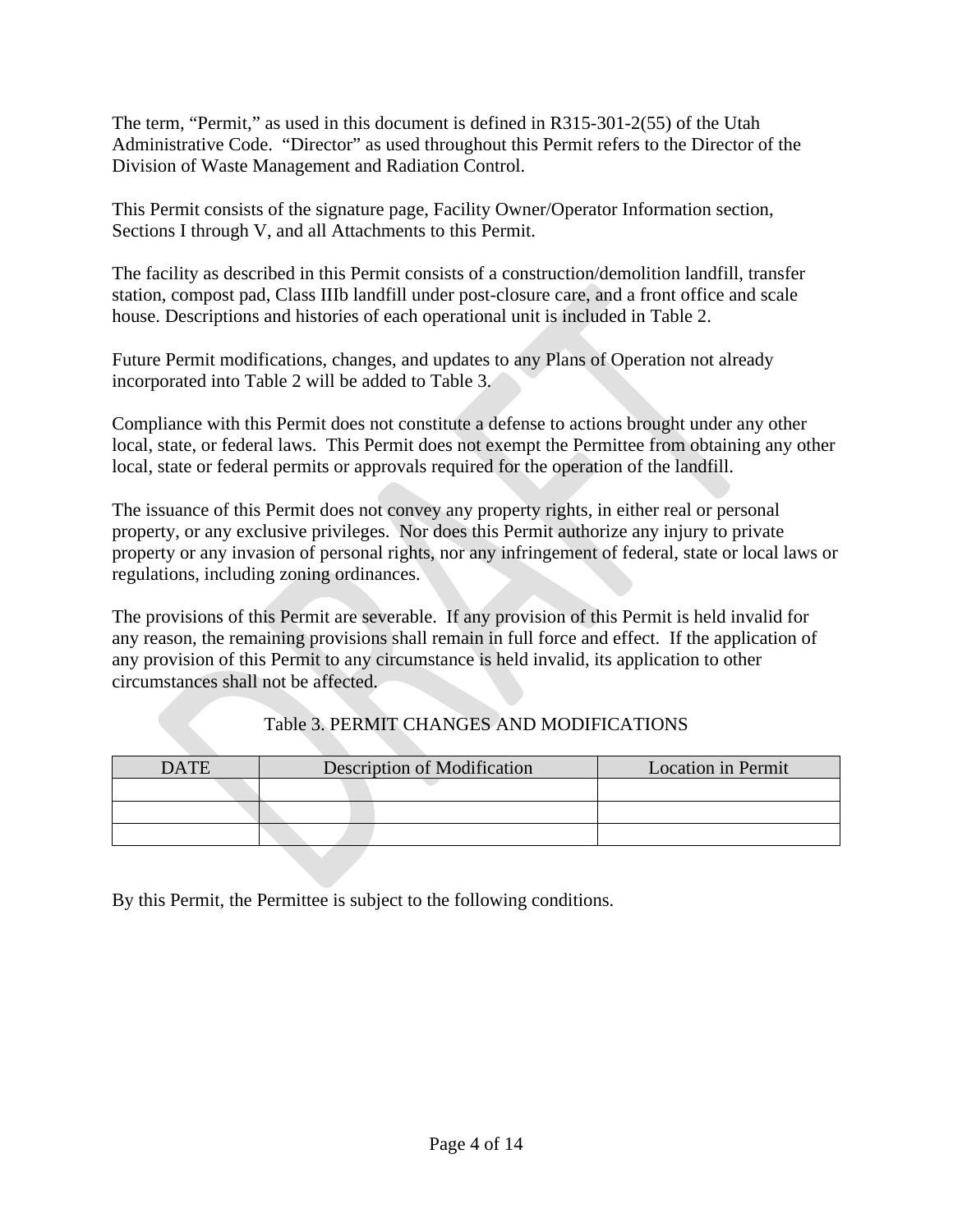# **PERMIT REQUIREMENTS**

## **I. GENERAL COMPLIANCE RESPONSIBILITIES**

#### I.A. General Operation

- I.A.1. The Permittee shall operate the landfill in accordance with all applicable requirements of R315-305 of the Utah Administrative Code that are in effect as of the date of this Permit unless otherwise noted in this Permit. Any permit noncompliance or noncompliance with any applicable portions of Utah Code Ann § 19-6-101 through 125 and applicable portions of R315-301 through 320 of the Utah Administrative Code constitutes a violation of the Permit or applicable statute or rule and is grounds for appropriate enforcement action, permit revocation, modification, termination, or denial of a permit renewal application.
- <span id="page-4-0"></span>I.B. Acceptable Waste
- I.B.1. Construction/demolition solid waste as defined in R315-301-2(17) of the Utah Administrative Code;
- I.B.2. Yard waste as defined in R315-301-2(87) of the Utah Administrative Code;
- I.B.3. Inert waste, as defined in R315-301-2(37) of the Utah Administrative Code;
- I.B.4. Waste tires, may be accepted and managed in accordance with the requirements of R315-320 of the Utah Administrative Code;
- I.B.5. Petroleum contaminated soils as allowed in R315-315-8(3) of the Utah Administrative Code.; and
- I.B.6. Dead animals when placed in a separate area and covered each day or placed in the working face and covered with waste immediately.
- I.C. Prohibited Waste
- I.C.1. Hazardous waste as defined by R315-261 of the Utah Administrative Code;
- I.C.2. PCBs as defined by R315-301-2(53) of the Utah Administrative Code, except PCB's specified by R315-315-7(2)(a) and (c) of the Utah Administrative Code;
- I.C.3. Household waste, except waste resulting from the abatement, rehabilitation, renovation and remodeling of homes and other residences;
- I.C.4. Municipal waste;
- I.C.5. Special waste except as specified in this Permit;
- I.C.6. Regulated asbestos-containing material;
- I.C.7. Industrial solid waste as defined in R315-301-2(35) of the Utah Administrative Code;
- I.C.8. Commercial solid waste as defined in R315-301-2(14) of the Utah Administrative Code;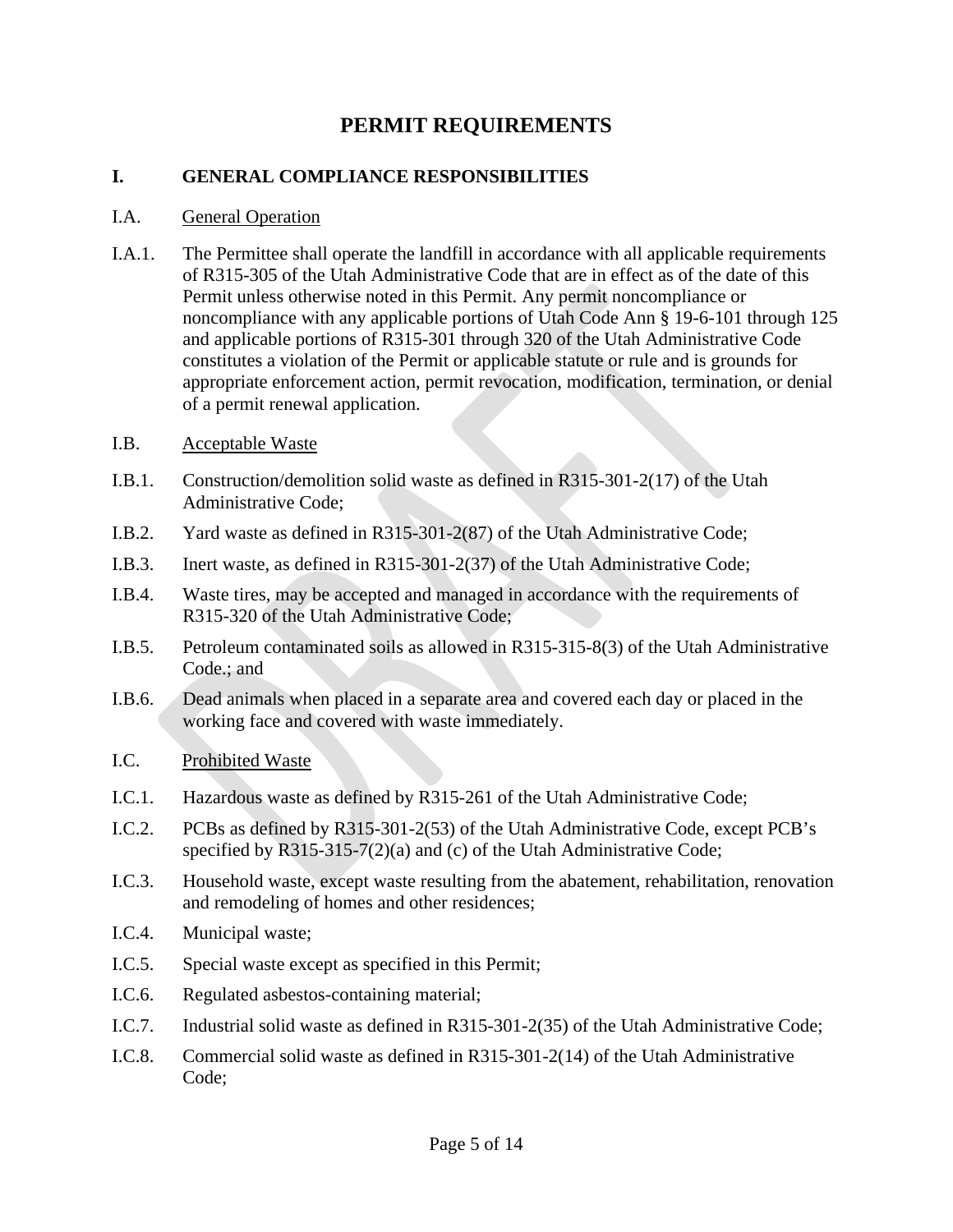- I.C.9. Containers larger than household size (five gallons) holding any liquid, noncontainerized material containing free liquids or any waste containing free liquids in containers larger than five gallons; and
- I.C.10. Any prohibited waste received and accepted for disposal at the facility shall constitute a violation of this Permit, of 19-6-101 through 125 and of R315-301 through 320 of the Utah Administrative Code.
- I.D. Inspections and Inspection Access
- I.D.1. The Permittee shall allow the Director of the Division of Waste Management and Radiation Control or an authorized representative, or representatives from the Tooele County Health Department, to enter at reasonable times and:
- I.D.1.a Inspect the landfill or other premises, practices or operations regulated or required under the terms and conditions of this Permit or R315-301 through 320 of the Utah Administrative Code;
- I.D.1.b Have access to and copy any records required to be kept under the terms and conditions of this Permit or R315-301 through 320 of the Utah Administrative Code;
- I.D.1.c Inspect any loads of waste, treatment facilities or processes, pollution management facilities or processes, or control facilities or processes required under this Permit or regulated under R315-301 through 320 of the Utah Administrative Code; and
- I.D.1.d Create a record of any inspection by photographic, video, electronic, or any other reasonable means.
- I.E. Noncompliance
- I.E.1. If monitoring, inspection, or testing indicates that any permit condition or any applicable rule under R315-301 through 320 of the Utah Administrative Code may be or is being violated, the Permittee shall promptly make corrections to the operation or other activities to bring the facility into compliance with all permit conditions or rules.
- I.E.2. In the event of noncompliance with any permit condition or violation of an applicable rule, the Permittee shall promptly take any action reasonably necessary to correct the noncompliance or violation and mitigate any risk to the human health or the environment. Actions may include eliminating the activity causing the noncompliance or violation and containment of any waste or contamination using barriers or access restrictions, placing of warning signs or permanently closing areas of the facility.
- I.E.3. The Permittee shall:
- I.E.3.a Document the noncompliance or violation in the daily operating record, including the day the event occurred or the day it was discovered;
- I.E.3.b Notify the Director of the Utah Division of Waste Management and Radiation Control by telephone within 24 hours, or the next business day following documentation of the event; and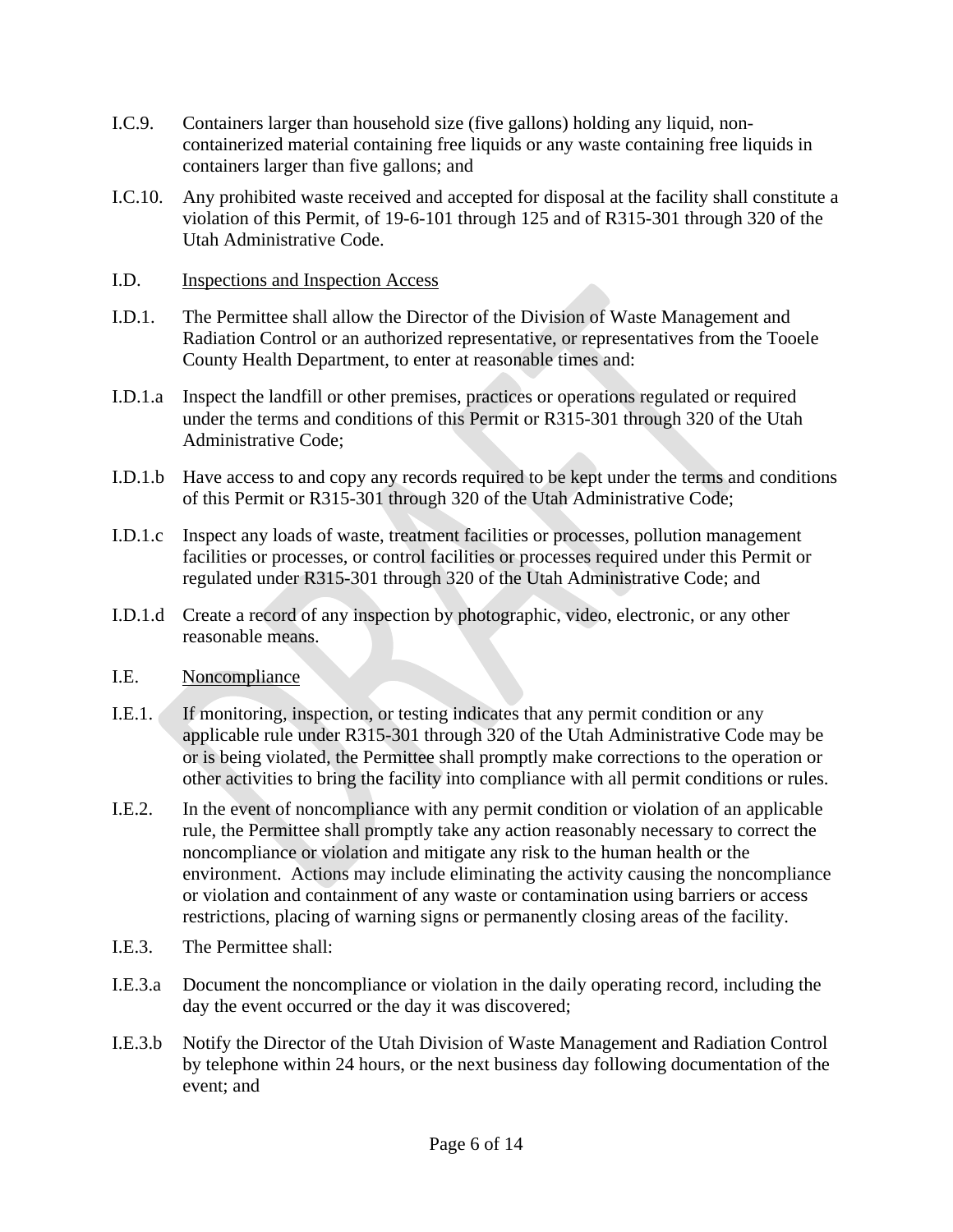- I.E.3.c Give written notice of the noncompliance or violation and measures taken to protect human health and the environment within seven days after Director notification.
- I.E.4. Within thirty days after the documentation of the event, the Permittee shall submit to the Director a written report describing the nature and extent of the noncompliance or violation and the remedial measures taken or to be taken to protect human health and the environment and to eliminate the noncompliance or violation. After review of the assessment report, the Director may order the Permittee to perform appropriate remedial measures including development of a site remediation plan for approval by the Director.
- I.E.5. In an enforcement action, the Permittee may not claim as a defense that it would have been necessary to halt or reduce the permitted activity in order to maintain compliance with R315-301 through 320 of the Utah Administrative Code and this Permit.

#### I.F. Revocation

I.F.1. This Permit may be revoked if the Permittee fails to comply with any condition of the Permit. The Director will notify the Permittee in writing prior to any proposed revocation and such action shall be subject to all applicable hearing procedures established under R305-7 of the Utah Administrative Code and the Utah Administrative Procedures Act.

### I.G. Attachment Incorporation

I.G.1. Attachments to the Permit are incorporated by reference into this Permit and are enforceable conditions of this Permit, as are documents incorporated by reference into the attachments. Language in this Permit supersedes any conflicting language in the attachments or documents incorporated into the attachments.

# **II. DESIGN AND CONSTRUCTION**

# II.A. Design and Construction

- II.A.1. The landfill shall be constructed and maintained according to the design outlined in the Attachment #1 and in the area designated in the Attachment #2, including landfill cells, fences, gates, and berms.
- II.A.2. The Permittee shall notify the Director upon completion of construction of any landfill cells or run-on and run-off diversion systems. No landfill cells or run-on and run-off diversion system may be used until construction is approved by the Director.
- II.A.3. The Permittee shall notify the Director of the completion of construction of any final cover system and shall provide all necessary documentation and shall apply for approval of the construction from the Director.
- II.A.4. If ground water is encountered during excavation of the landfill, the Director shall be notified immediately, and a contingency plan implemented, or alternative construction design developed and submitted for approval.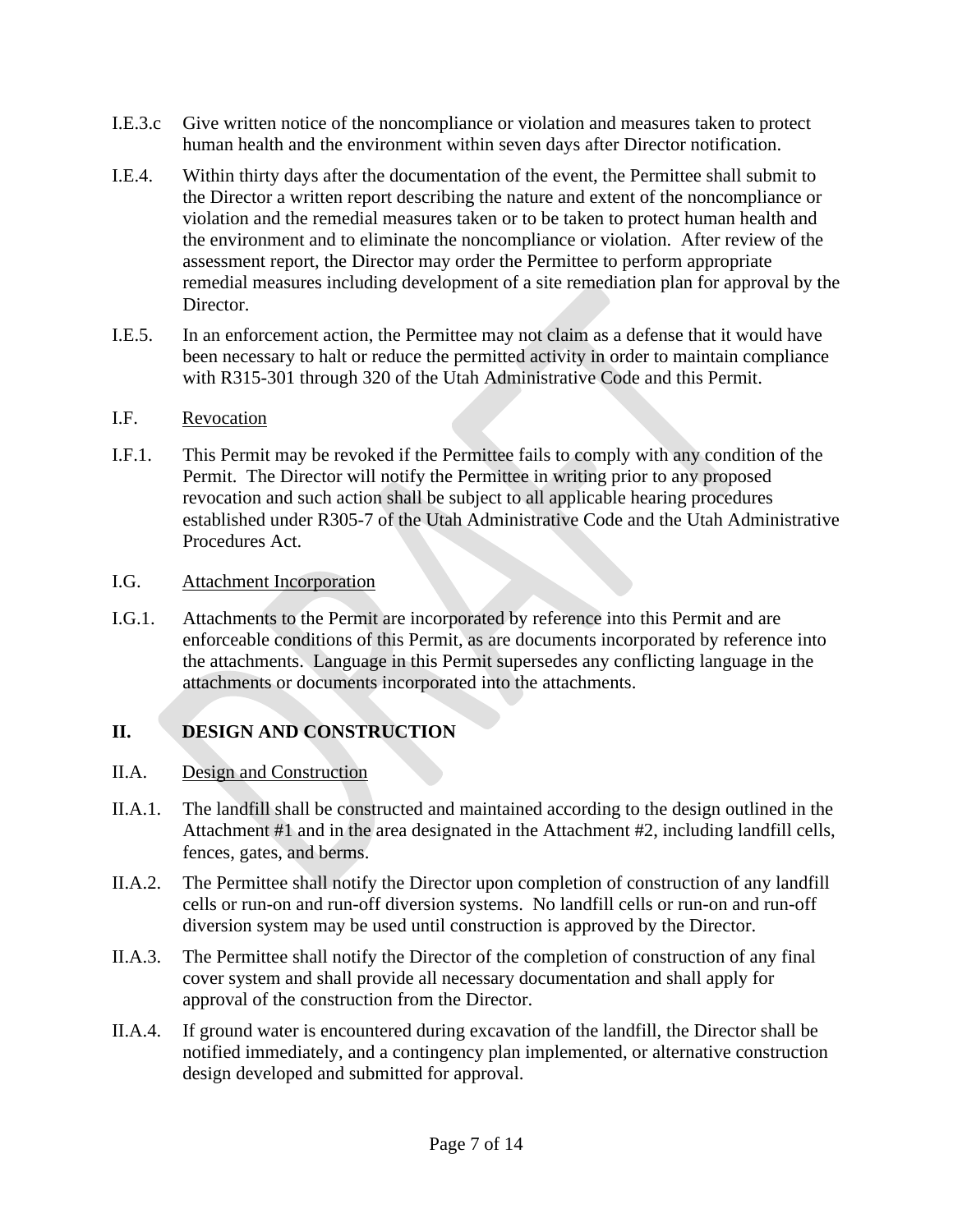- II.A.5. All engineering drawings submitted to the Director shall be stamped by a professional engineer with a current registration in Utah.
- II.B. Run-On and Run-off Control
- II.B.1. The Permittee shall construct drainage channels and diversions as specified in the Attachment #3 and described in Attachment #1 and shall always maintain them to effectively prevent runoff from the surrounding area from entering the landfill.

#### **III. LANDFILL OPERATION**

- III.A. Operations Plan
- III.A.1. The Permittee shall keep the Operations Plan included in Attachment #4 on site at the landfill or at the location designated in section [III.H](#page-9-0) of this Permit. The Permittee shall operate the landfill in accordance with the operations plan. If necessary, the Permittee may modify the Operations Plan following the procedures of R315-311-2(1) of the Utah Administrative Code and approved of by the Director. The Permittee shall note any modification to the Operations Plan in the daily operating record.
- III.B. Security
- III.B.1. The Permittee shall operate the Landfill so that unauthorized entry to the facility is restricted. The Permittee shall:
- III.B.1.a Lock all facility gates and other access routes during the time the landfill is closed.
- III.B.1.b Have at least one person employed by the Permittee at the landfill during all hours that the landfill is open.
- III.B.1.c Construct all fencing and any other access controls as shown in the Attachment #2 to prevent access by persons or livestock by other routes.
- III.C. Training
- III.C.1. The Permittee shall provide training for on-site personnel in landfill operation, including waste load inspection, hazardous waste identification, and personal safety and protection.
- III.D. Burning of Waste
- III.D.1. Intentional burning of solid waste is prohibited and is a violation of R315-303-4(2)(b) of the Utah Administrative Code.
- III.D.2. The Permittee shall extinguish all accidental fires as soon as reasonably possible.
- III.E. Cover
- III.E.1. The Permittee shall cover the waste as necessary to prevent fires and to control vectors, blowing litter, odor, scavenging, and fugitive dust.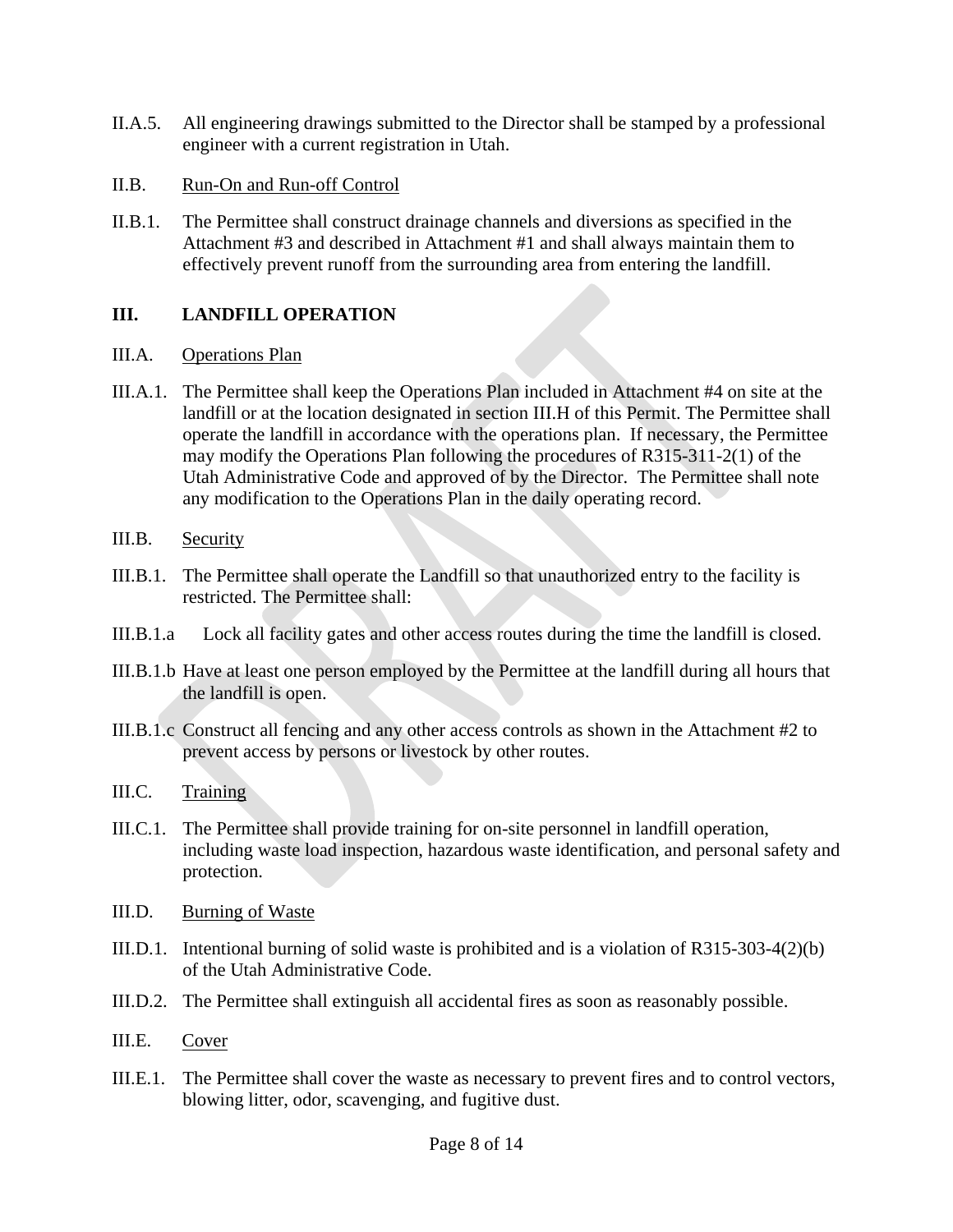- III.E.2. The Permittee may use an alternative cover material when the material and operation meet the requirements of R315-303-4(4)(b) through (e) of the Utah Administrative Code.
- III.E.3. The Permittee shall use a minimum of six inches of earthen cover no less than once each month for all wastes received at the landfill. This cover shall consist of soil; no alternative may be used.
- III.E.4. The Permittee shall record in the daily operating record and the operator shall certify, at the end of each day of operation when soil or an alternative cover is placed, the amount and type of cover placed and the area receiving cover. Cover requirements for dead animals are found in Section [III.L](#page-10-0) of this Permit.
- III.F. Waste Inspections
- III.F.1. The Permittee shall visually inspect incoming waste loads to verify that no wastes other than those allowed by this permit are disposed in the landfill. The Permittee shall conduct a complete waste inspection at a minimum frequency of 1 % of incoming loads, but no less than one complete inspection per day. The Permittee shall select the loads to be inspected on a random basis.
- III.F.2. The Permittee shall inspect all loads suspected or known to have one or more containers capable of holding more than five gallons of liquid to ensure that each container is empty.
- III.F.3. The Permittee shall inspect all loads that the Permittee suspects may contain a waste not allowed for disposal at the landfill.
- III.F.4. The Permittee shall conduct complete random inspections as follows:
- III.F.4.a The Permittee shall conduct the random waste inspection at the working face, or an area designated by the Permittee.
- III.F.4.b The Permittee shall direct that loads subjected to complete inspection be unloaded at the designated area;
- III.F.4.c Loads shall be spread by equipment or by hand tools;
- III.F.4.d Personnel trained in hazardous waste recognition and recognition of other unacceptable waste shall conduct a visual inspection of the waste; and
- III.F.4.e The personnel conducting the inspection shall record the results of the inspection on a waste inspection form as found in Attachment #5. The Permittee shall place the form in the daily operating record at the end of the operating day.
- III.F.4.f The Permittee or the waste transporter shall properly dispose of any waste that is not acceptable at the facility at an approved disposal of that type of waste.
- III.G. Self Inspections
- III.G.1. The Permittee shall inspect the facility to prevent malfunctions and deterioration, operator errors, and discharges that may cause or lead to the release of wastes or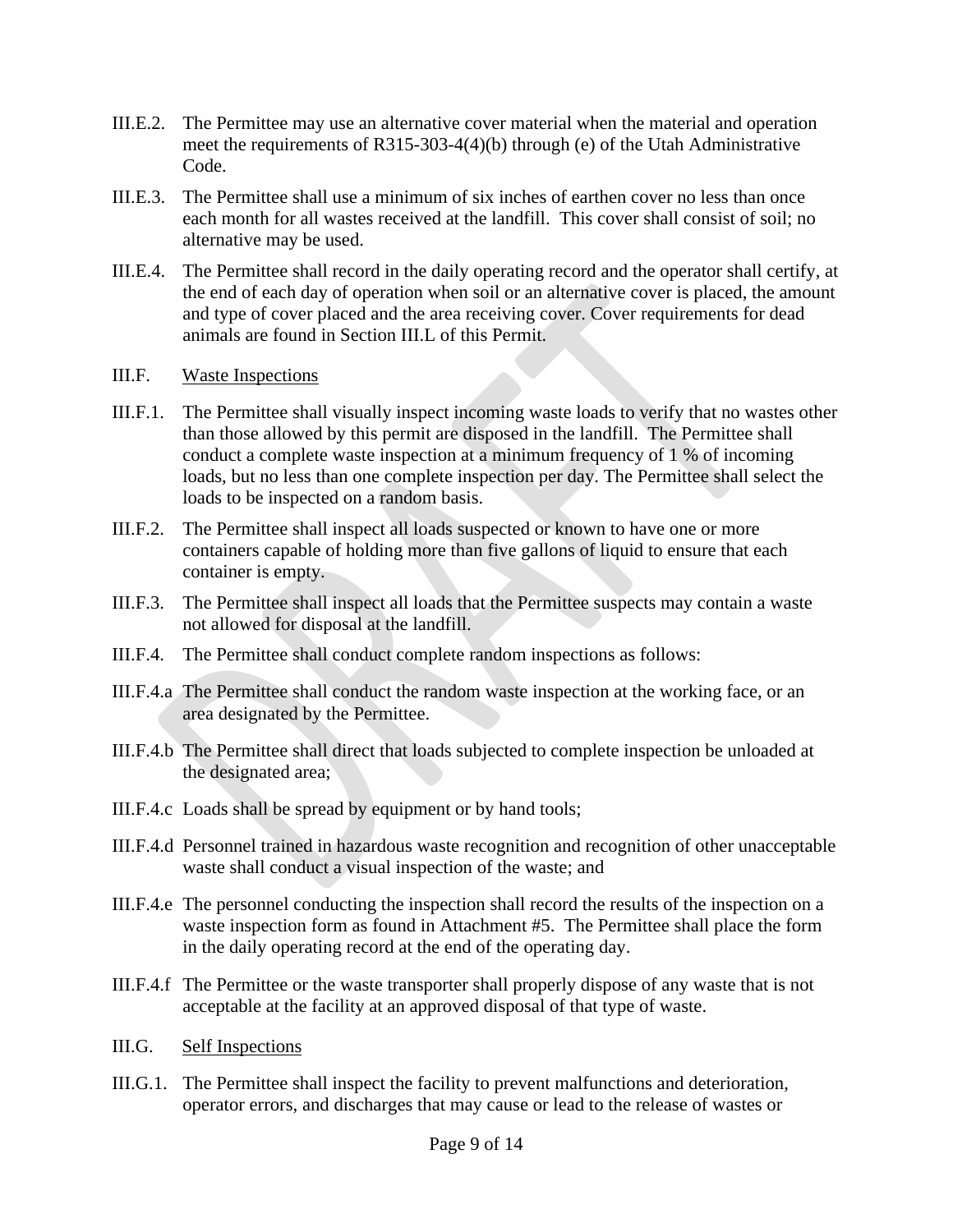contaminated materials to the environment or create a threat to human health or the environment. The Permittee shall complete these general inspections no less than quarterly and shall cover the following areas: Waste placement, adequate cover, fences and access controls, roads, run-on/run-off controls, final and intermediate cover, litter controls, and records. The Permittee shall record the inspections in the daily operating record on the day of the inspection. The Permittee shall correct the problems identified in the inspections in a timely manner and document the corrective actions in the daily operating record.

- <span id="page-9-0"></span>III.H. Recordkeeping
- III.H.1. The Permittee shall maintain and keep on file at Bauer Solid Waste Facility office, a daily operating record and other general records of landfill operation as required by R315-302-2(3) of the Utah Administrative Code. The landfill operator, or other designated personnel, shall date and sign the daily operating record at the end of each operating day. The Daily operating record shall consist of the following two types of documents:
- III.H.2. Records related to the daily landfill operation or periodic events including:
- III.H.2.a The number of loads of waste and the weights or estimates of weights or volume of waste received each day of operation and recorded at the end of each operating day;
- III.H.2.b Major deviations from the approved plan of operation recorded at the end of the operating day the deviation occurred;
- III.H.2.c Results of monitoring required by this Permit recorded in the daily operating record on the day of the event or the day the information is received;
- III.H.2.d Records of all inspections conducted by the Permittee, results of the inspections, and corrective actions.
- III.H.3. Records of a general nature including:
- III.H.3.a A copy of this Permit, including the Attachments;
- III.H.3.b Results of inspections conducted by representatives of the Director and representatives of the local Health Department, when forwarded to the Permittee;
- III.H.3.c Closure and Post-closure care plans; and
- III.H.3.d Records of employee training.
- III.I. Reporting
- III.I.1. The Permittee shall prepare and submit to the Director an Annual Report as required by R315-302-2(4) of the Utah Administrative Code. The Annual Report shall include: the period covered by the report, the annual quantity of waste received, an annual update of the financial assurance mechanism, and all training programs completed.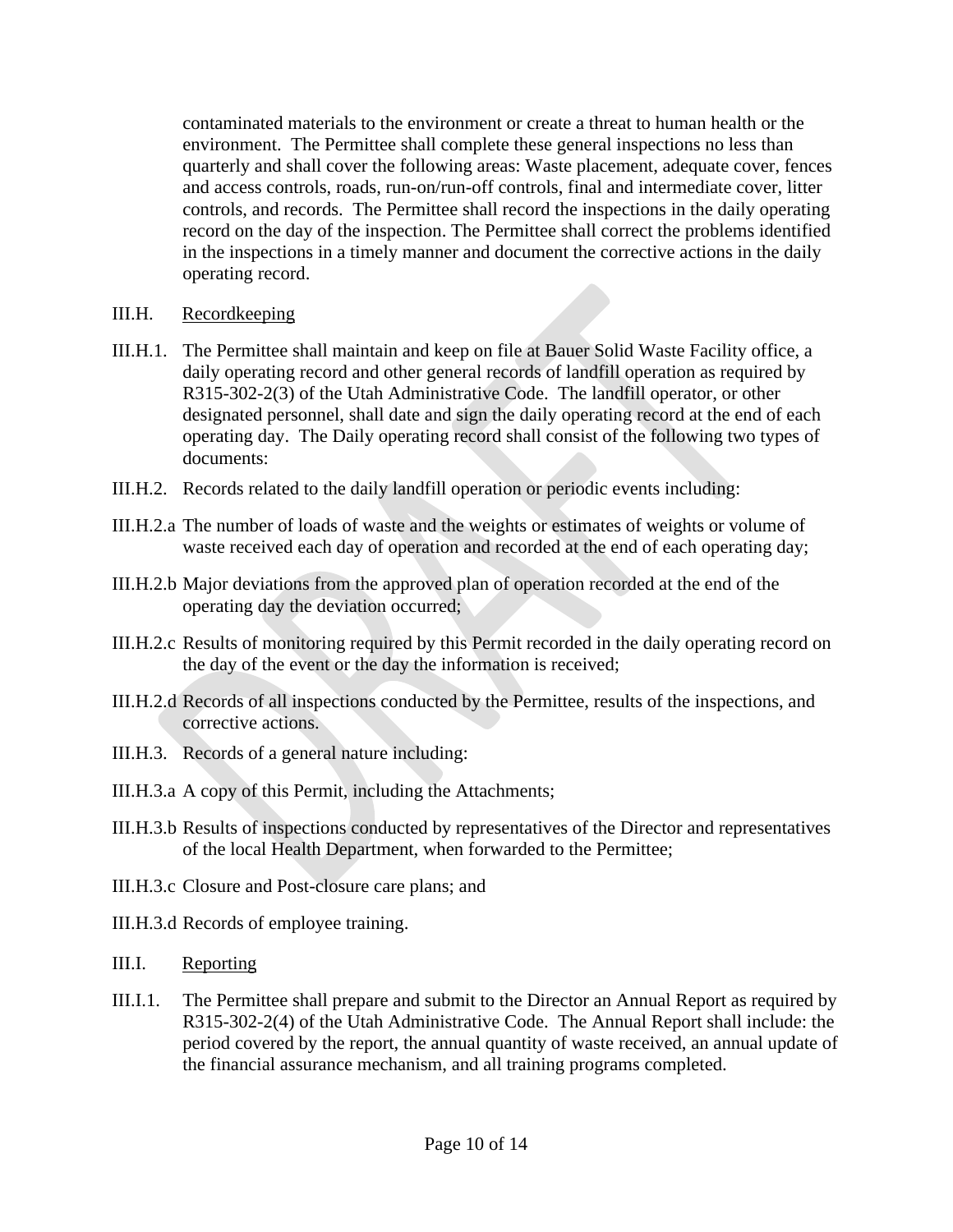- III.J. Roads
- III.J.1. The Permittee shall improve and maintain all access roads within the landfill boundary that are used for transporting waste to the landfill for disposal as necessary to assure safe and reliable all-weather access to the disposal area.
- III.K. Litter Control
- III.K.1. Litter resulting from operations of the landfill shall be minimized. In addition to the litter control plans found in Attachment #4, the Permittee shall implement the following procedures when high wind conditions are present:
- III.K.1.a Reduce the size of the tipping face;
- III.K.1.b Reduce the number of vehicles allowed to discharge at the tipping face at one time;
- III.K.1.c Orient vehicles to reduce wind effects on unloading and waste compaction;
- III.K.1.d Reconfigure tipping face to reduce wind effect;
- III.K.1.e Use portable and permanent wind fencing as needed; and
- III.K.1.f Should high winds present a situation that the windblown litter cannot be controlled, the Permittee shall cease operations of the landfill until the winds diminish.
- <span id="page-10-0"></span>III.L. Disposal of Special Wastes
- III.L.1. The Permittee may dispose of animal carcasses may at the landfill working face and shall cover them with other solid waste or earth by the end of the operating day on which the carcasses are received. Alternatively, the Permittee may dispose of animal carcasses in a special trench or pit prepared for the acceptance of dead animals. If a special trench is used, the Permittee shall cover animals placed in the trench with six inches of earth at the end of each operating day.

#### **IV. CLOSURE REQUIREMENTS**

- IV.A. Closure
- IV.A.1. The Permittee shall place the final cover of the landfill as shown in the Attachment #6. The final cover shall meet, at a minimum, the standard design for closure as specified in R315-305-5(5)(b) of the Utah Administrative Code.
- IV.A.2. This Permittee has demonstrated through geologic, hydrogeologic, climatic, waste stream, cover material properties, infiltration factors, and other factors that the landfill will not contaminate ground water and is approved for the alternative cover design as outlined in Attachment #6. Upon finding by the Director of any contamination of ground water resulting from the landfill, the Director may revoke this alternative cover design approval and the Director may require placement of a cover meeting the requirements of R315-303-3(4)(a) of the Utah Administrative Code or other remedial action as required by the Director.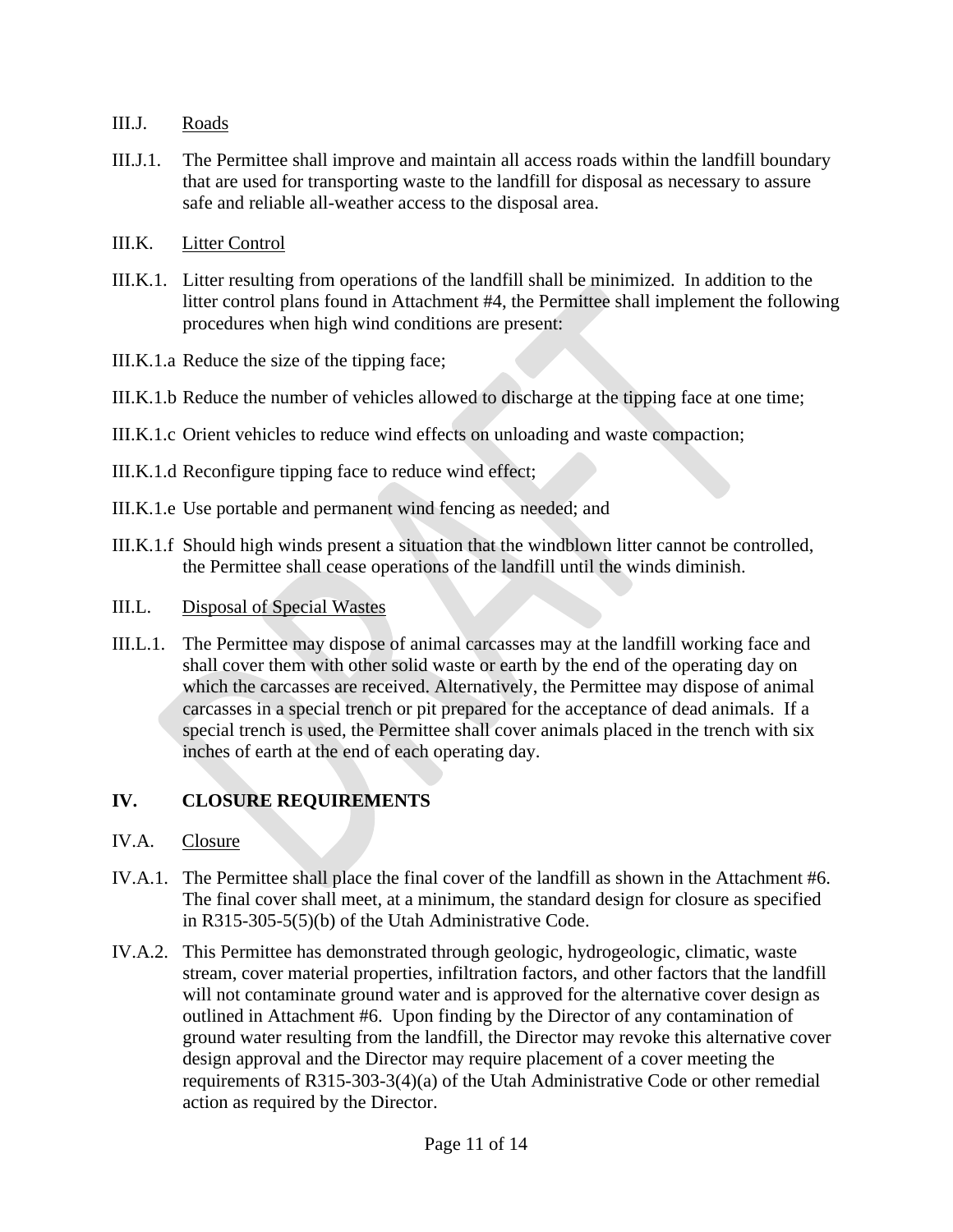### IV.B. Title Recording

- IV.B.1. The Permittee shall meet the requirements of R315-302-2(6) of the Utah Administrative Code by recording a notice with the Tooele County Recorder as part of the record of title that the property has been used as a landfill. The notice shall include waste disposal locations and types of waste disposed. The Permittee shall provide the Director the notice after recordation.
- IV.C. Post-Closure Care
- IV.C.1. The Permittee shall perform post-closure care at the closed landfill in accordance with the Post-Closure Care Plan in Attachment #4. Post-closure care shall continue until all waste disposal sites at the landfill have stabilized and the finding of R315-302-3(7)(c) of the Utah Administrative Code is made.

### IV.D. Financial Assurance

- IV.D.1. The Permittee shall keep in effect and active the currently approved financial assurance mechanism as included in Attachment #7 or another approved mechanism that meets the requirements of R315-309 of the Utah Administrative Code and is approved by the Director to cover the costs of closure and post-closure care at the landfill. The Permittee shall adequately fund and maintain the financial assurance mechanism to provide for the cost of closure and post-closure until termination of financial assurance in accordance with R315-309-11 of the Utah Administrative Code.
- IV.E. Financial Assurance Annual Update
- IV.E.1. The Permittee shall submit an annual revision of closure and post-closure costs for inflation and financial assurance to the Director as part of the annual report as required by R315-309-2(2) of the Utah Administrative Code*.*
- IV.F. Closure Cost and Post-Closure Cost Revision
- IV.F.1. The Permittee shall submit a complete revision of the closure and post-closure cost estimates by the Closure Cost Revision Date listed on the signature page of this Permit and any time the facility is expanded, any time a new cell is constructed, or any time a cell is expanded.

# **V. ADMINISTRATIVE REQUIREMENTS**

- V.A. Permit Modification
- V.A.1. Modifications to this Permit may be made upon application by the Permittee or by the Director following the procedures specified in R315-311-2 of the Utah Administrative Code. The Permittee shall be given written notice of any permit modification initiated by the Director.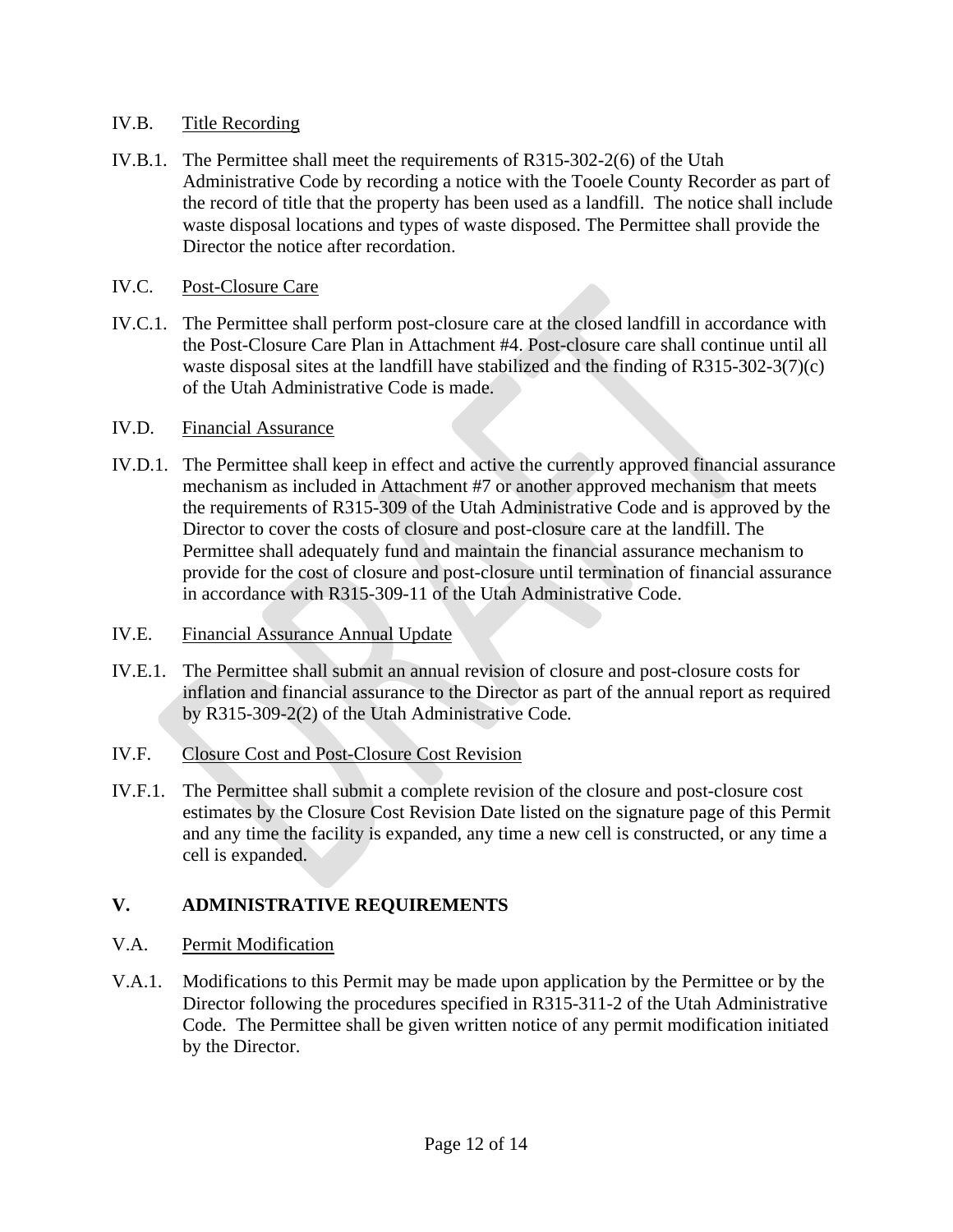### V.B. Permit Transfer

V.B.1. This Permit may be transferred to a new Permittee in accordance with R315-310-11 of the Utah Administrative Code.

# V.C. Expansion

- V.C.1. This Permit is for the operation of a Class IVa Landfill according to the design and Operation Plan described and explained in Attachment #4. Any expansion of the current footprint designated in the description contained in Attachment #2, but within the property boundaries designated in Attachment #2, shall require submittal of plans and specifications to the Director. The plans and specifications shall be approved by the Director prior to construction.
- V.C.2. Any expansion of the landfill facility beyond the property boundaries designated in the description contained in Attachment #2 shall require submittal of a new permit application in accordance with R315-310 of the Utah Administrative Code.
- V.C.3. Any addition to the acceptable wastes described in Section [I.B](#page-4-0) shall require a permit modification in accordance with R315-311 of the Utah Administrative Code.

# V.D. Expiration

V.D.1. If the Permittee desires to continue operating this landfill after the expiration date of this Permit, the Permittee shall submit an application for permit renewal at least six months prior to the expiration date, as shown on the signature (cover) page of this Permit. If the Permittee submits a timely permit renewal application and the permit renewal is not complete by the expiration date, this Permit shall continue in force until renewal is completed or denied.